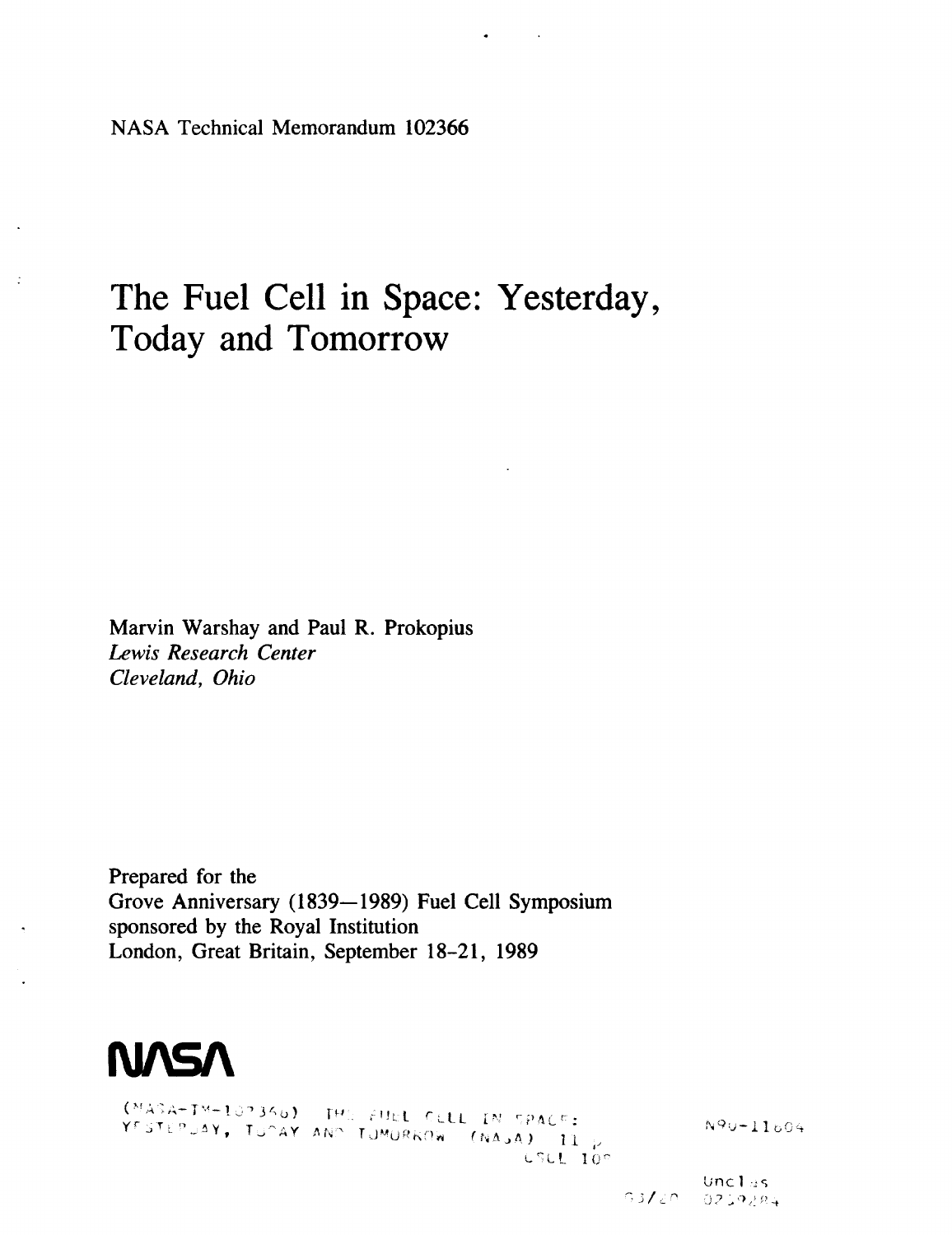$\mathcal{A}^{\text{max}}_{\text{max}}$  ,  $\mathcal{A}^{\text{max}}_{\text{max}}$ 

 $\epsilon$ 

 $\mathcal{L}^{\pm}$ 

ä,  $\Box$ 

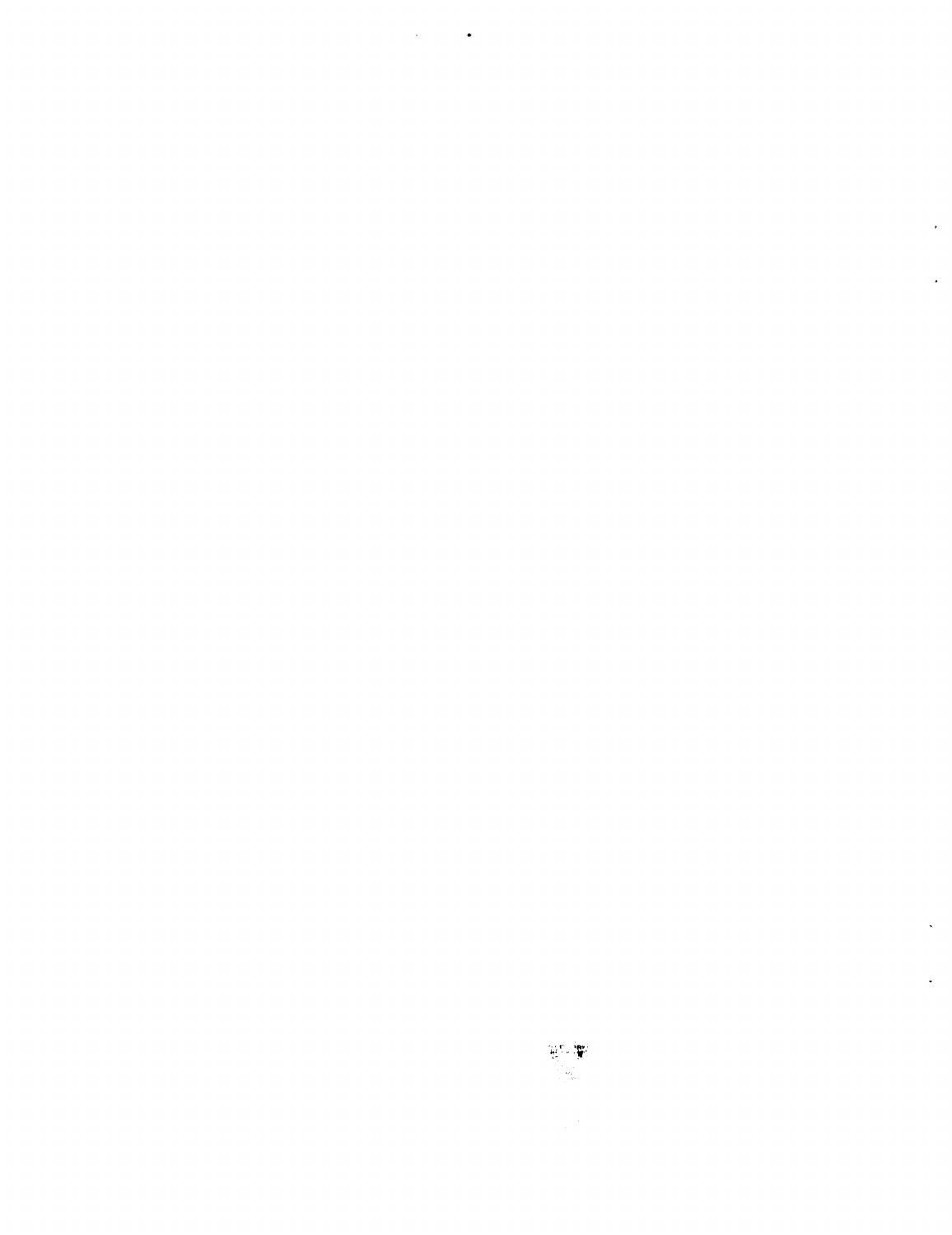# THE FUEL CELL IN SPACE: YESTERDAY, TODAY AND TOMORROW

# Marvin Warshay and Paul R. Prokopius National Aeronautics Space Administration Lewis Research Center Cleveland, Ohio 44135

#### **SUMMARY**

The past, present, and future of space fuel cell power systems is reviewed, starting with the first practical fuel ceil by F.T. Bacon which led to the 1.5 kW Apollo alkaline fuel ce11. However, the first fuel cell to be used for space power was the Gemini 1.0 kW acid IEM fuel cell.

The successor to the Apollo fuel cell is today's 12 kW Orbiter alkaline fuel cell whose technology is considerably different and considerably better than that of its ancestor, the Bacon cell. And in terms of specific weight there has been a steady improvement from the past to the present, from the close to 200 Ib/kW of Apollo to the 20 Ib/kW of the orbiter.

For NASA future Lunar and Martian surface power requirements the regenerative fuel cell (RFC) energy storage system is enabling technology, with the alkaline and the PEM the leading RFC candidate systems. The U.S. Air Force continues to support fuel cell high power density technology development for its future short-duration applications.

### INTRODUCTION

The first practical fuel cell resulted from work begun in England in 1932 by F.T. Bacon. Eventually a 5 kW hydrogen-oxygen, alkaline electrolyte system developed by Bacon demonstrated its capability by powering a welding machine, a circular saw, and a 2-ton fork lift truck. With these and other demonstrations of the applications of this "new" power device, the fuel cell had finally apparently emerged from the laboratory. However, it was the worldwide attention to NASA space missions that introduced "fuel cell" to the vocabulary of millions of people. Ironically, it has probably been the announcement, during space flights, of real or suspected fuel cell malfunctions, rather than the usual smooth performance of the fuel cells in space, that has given fuel cells their wide recognition. (The aborted Apollo 13 flight was a case in point. A prelaunch malfunction of an oxygen feed control component - not the proclaimed fuel cell problem - was the real cause of the near disaster that attracted the attention of many millions of people.)

### THE PAST

In the early years of U.S. space flight, the fuel cell was selected over other competing power systems because of its greater promise to meet the on-board power requirements of planned NASA extended duration manned missions. In addition to satisfying the power, efficiency, weight, life, reliability,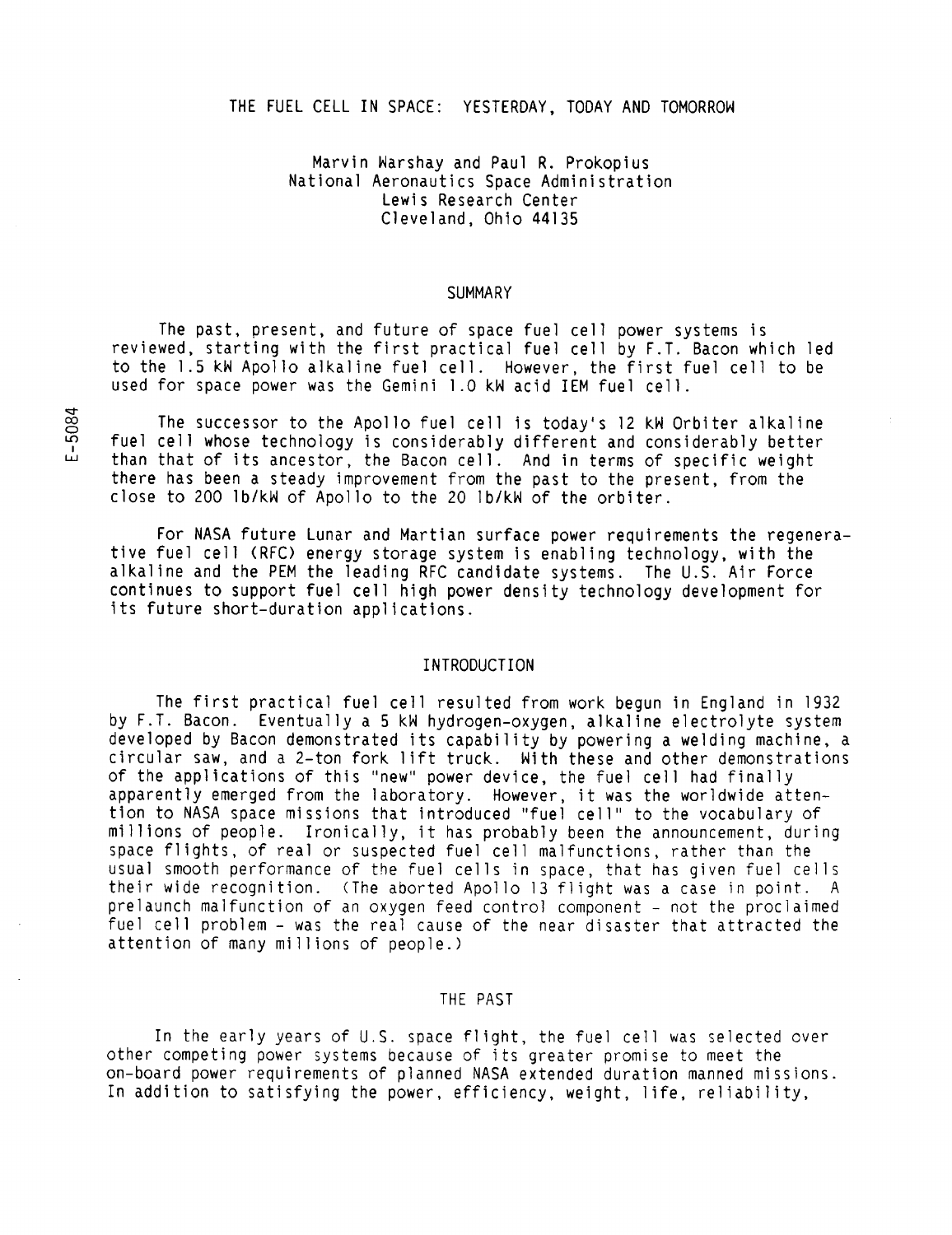safety, mission flexibility, development maturity, etc. requirements, the fuel cell offered a numberof special advantages over competing power systems. Noteworthy among these advantages was the ability of the hydrogen-oxygen fuel cell to supply potable water (the product of the electrochemical reaction) for crew consumption and for cabin air humidlfication.

What emerged as a result of the NASA selection of the fuel cell was an almost explosive growth in fuel cell research and development (primarily sponsored by NASA and other U.S. government organizations) in industries, in universities, and in government laboratories.

For the Gemini earth-orbiting mission (1962 to 1965) fuel cells were successful in supplying power in a reliable manner. The General Electric (GE) fuel cells that were used for seven fights of that mission utilized solid polymer electrolytes (called an ion-exchange membrane (IEM) at that time) consisting of a cationic membrane of sulfonated polystyrene resin. This type of electrolyte had mobile H+ ions in well-defined electrolyte boundaries. The advantage of the obvious ease of electrolyte containment was offset by the ohmic resistance of the membrane, which contributed to the lower performance (voltage efficiency) of the IEM than of alkaline fuel cell systems such as that used for the Apollo missions that followed. Making the membrane thin minimized, as much as possible, the effect of high ohmic resistance. (In the 1980's there has been considerable improvement in the performance of this concept, now called the Proton Exchange Membrane, or PEM. This is discussed in "The Future" section.)

The Gemini l kW powerplant consisted of three stacks of 32 cells. The heat generated by the fuel cell stack was removed by a circulating coolant. Two ]-kW powerplants were on board to handle maximum load requirements. The average power that was produced on the Gemini flights was 620 W. The hydrogen and oxygen reactants were stored in their cryogenic states. The nominal hydrogen supply pressure was 1.7 psi above water pressure, that of the oxygen 0.5 psi above the hydrogen pressure. The cell operating temperature was 70 °F. The anode and cathode consisted of titanlum screens upon which unsupported Pt catalysts with PTFE were deposited. The catalyst loading was 28 mg Pt/cm2/ electrode. This IEM fuel cell technology was subsequently (1967) used for the Biosatellite spacecraft. An important change in the IEM fuel cell technology for this application was the use of a new membrane, namely the perfluorosulfonic acid ionomer. The membrane called Nafion (registered trademark) was developed by DuPont. These type of cationic membranes became the standard for this type of fuel cell, which continues to this day.

A special problem of the Gemini IEM fuel cell was its sensitivity to membrane water content. Nith insufficient water the membrane would dry out and often crack. On the other hand, the membrane could not hold too much water. A flooded electrode was often the result. Both extremes would result in a severe performance loss. To avoid the problem of excess water, the Gemini fuel cell design utilized wicks to carry excess water to a ceramic porous separator where the water was separated from the oxygen and sent to an accumulator for storage.

The fuel cell technology that went to the moon was not based upon the Gemini IEM fuel cell of the ]960's, but rather upon the Bacon cell that preceded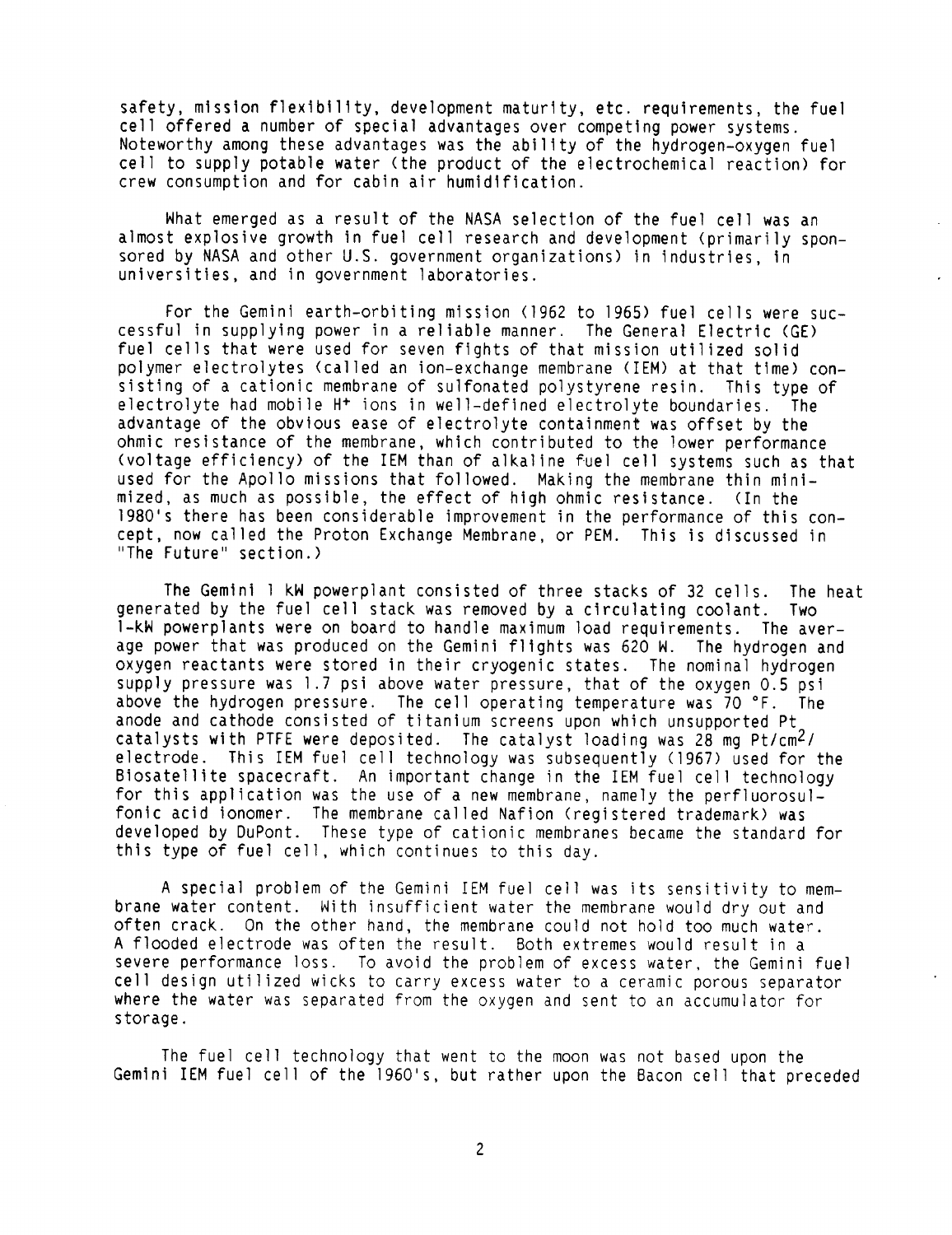the GE/IEM fuel cell work. Through the British National Research and Development Council and Leesona-Moos Laboratories, Pratt & Whitney acquired the patent to Bacon's fuel cell technology in 1959 and applied the technology to the NASA Apollo mission. However, for space use, the heavy, high pressure Bacon cell was not directly suitable. For the Apollo fuel cell, the pressure was lowered from 600 to 50 psi. To prevent the KOH from boiling at 205 °C, the KOH concentration was increased from 30 to 75 percent. But, at ambient temperature 75 percent KOH is solid. However, this proved not to be a significant problem. Finally, the temperature was raised to 260 °C to recover the performance lost by the pressure reduction. The Apollo fuel cell included Bacon's double-porosity layer nickel electrodes designed to maintain the gas-electrolyte interface at the boundary between the pore size regions. The anode was porous nickel while the cathode was lithiated, oxidized porous nickel. Because of the high temperature <maximum) of 260 °C a highly active catalyst like Pt was not needed as can the case of the Gemini fuel cell which operated at 70 °F. At 260 °C and a current density of 150 A/ft<sup>2</sup> the voltage was 0.87 V/cell, while at its nominal operating temperature of 204 °C it produced 0.72 V at 150 A/ft<sup>2</sup>. The performance of the Gemini fuel cell was lower.

The Apollo fuel cell 1.5 KN powerplant consisted of three modules connected electrically in parallel. Heat and water removal were by hydrogen circulation. A glycol-water secondary coolant loop was also employed. The power range was 563 to 1420 W. Peak power capability was 2295 W at 20.5 V. It weighed 220 lb. The module rating was 400 hr; but it ran 690 hr without failing. The Apollo missions were from 1968 to 1972.

The KOH-H20 electrolyte solution was pressurized to 53.5 psia while each reactant gas cavity was maintained at 63 psia. The operating pressure of the system and relative pressure differentials affected the fuel cell performance. The latter determined the location of the reactant-electrolyte interface.

#### PRESENT

Bacon might not recognize the "grandchild" of his alkaline fuel cell today, the Orbiter fuel ceil. The high pressure, very heavy construction of Bacon's fuel cell was already gone in the Apollo fuel cell. In the Orbiter fuel cell, United Technologies Corp. (the new name for the Pratt & Whitney fuel cell organization) dropped the dual porosity electrodes. In the place of free electrolyte, the Orbitor electrolyte held the 32 percent KOH electrolyte in an asbestos matrix. Another change was the cell temperature, which was reduced to 93 °C. At this temperature an electrocatalyst was required to achieve a reasonable performance. The operating pressure is 60 psia. The electrodes consisted of gold plated Ni screens upon which a catalyst layer and PTFE was applied. The hydrophobic PTFE provided gas passages through the electrode. The catalyst loading on each electrode is 20 mg/cm<sup>2</sup> Au Pt alloy on the cathode and 10  $mg/cm^2$  Pt on the anode.

Heat generated by the fuel cell reaction is transferred to the fuel cell's coolant system. The fuel cell coolant system, containing a fluorinated hydrocarbon dielectric liquid, transfers the heat through the Orbiter's heat exchangers to the freon coolant system.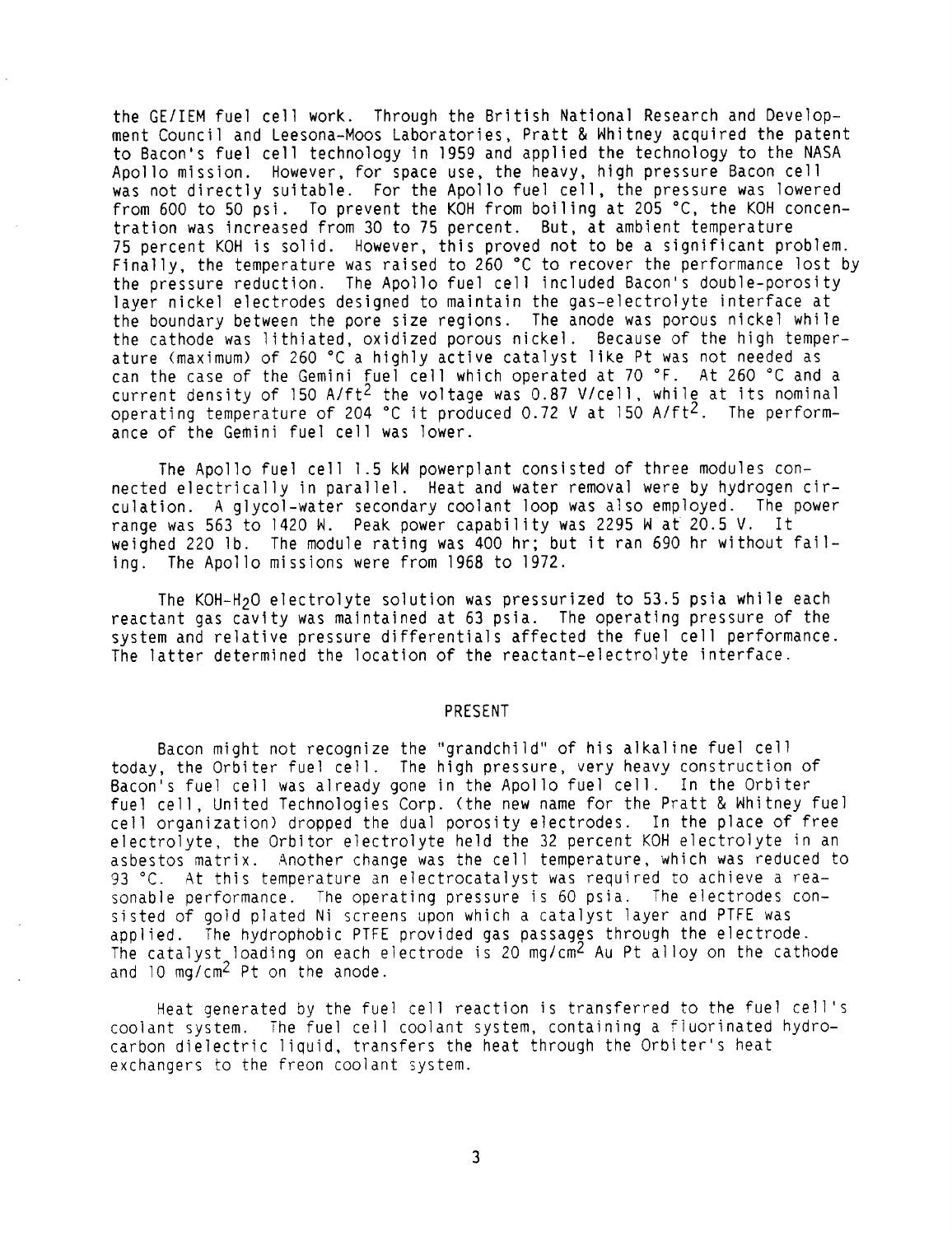The Space Shuttle Orbiter is equipped with three fuel cell powerplants supplying 12 kN at peak and 7 kW average power. Each powerplant weighs 250 lb. The Orbiter's fuel cell powerplants are 50 Ib lighter and deliver up to 8 times as much power as those of Apollo.

The fuel cell powerplants are started approximately 8 hr prior to launch, using ground-supplied hydrogen and oxygen reactants. Approximately 7 min is required to bring the powerplants to full operating capacity. After startup, the fuel cells share spacecraft electrical loads with ground power support. About 3 min prior to launch, the spacecraft automatically switches to onboard reactant supply and the fuel cells become the sole source of electrical power for the spacecraft for the duration of the mission. Approximately every 8 hr during the mission each fuel cell powerplant is ourged for 2 min to remove Inert gases from the system.

#### THE FUTURE

NASA's planning for the future exploration of the Solar System includes the establishment of manned outposts, as well as central base stations on the Moon and Mars. Supporting human expeditions to, and operations on, the surface of the Moon or Mars represents a substantial technology challenge for current and projected power system capabilities. The high levels of power associated with an operational base, somewhere in the I00 to lO00 kW, will require nuclear power systems. During the installation of these permanent nuclear systems, power systems based on solar energy hold the greatest promise for supplying needed power. These systems will also be required to augment and serve as back-up power sources for the permanent nuclear-powered bases.

Because the solar-based surface power system must supply usable power continuously, that is during the day as well as the night, a regenerative system is required. During the daylight hours the power generation subsystem will recharge the energy storage subsystem and also supply power directly to the system's electrical loads. Thus, continuous power is supplied to the load: it is provided by the power generation subsystem during sun periods and from the energy storage subsystem during periods of darkness.

In a Lunar application, the period of darkness extends for 2 weeks, while a Mars application presents a more manageable 12-hr night. Both applications require very high energy density and reliable energy storage systems. The highest potential for successfully achieving surface power storage capabilities for these applications lies in the regenerative fuel cell (RFC) concept. The regenerative fuel cell system is depicted in figure I. During the light portion of the orbit the photovoltaic solar arrays generate sufficient power to service the system electrical loads plus a water electrolysis unit. The amount of electrical energy required by the electrolysis unit is dictated by the amount of hydrogen and oxygen needed to generate power in a fuel cell, which supplies the electrical loads during the dark portion of the orbit. In generating this power, water is produced by the fuel cell as a by-product of the electrochemical reaction. To complete the cycle, the by-product water is collected and stored for use in the electrolyzer during the succeeding orbit.

The mass and specific energy benefits to be realized by employing a regenerative fuel cell system are displayed in figure 2. Low system mass for a

4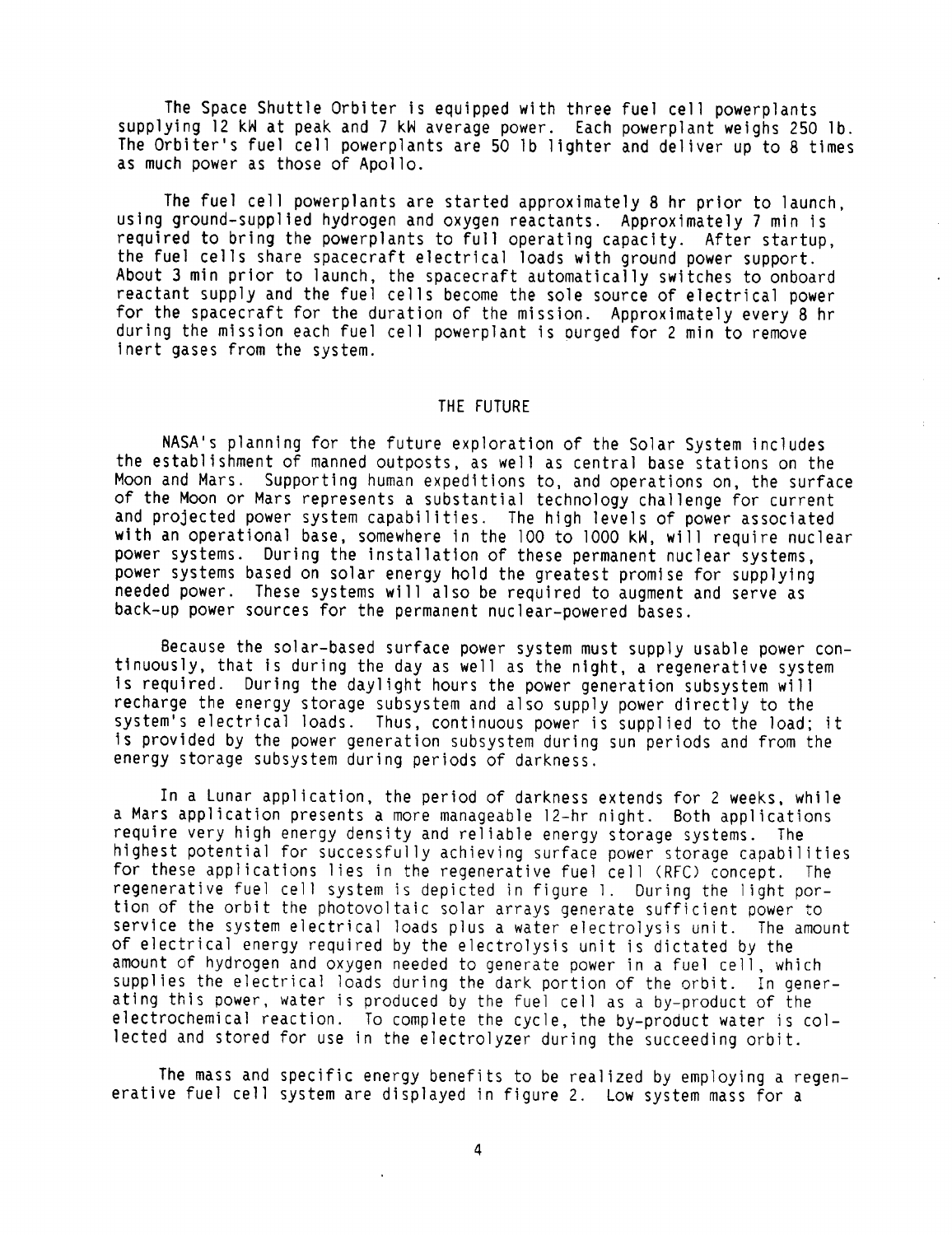given power level is a central requirement for achieving acceptance of transportation costs to the Moon or Mars. Another requirement, even more challenging, is appreciable system lifetime without sacrificing performance even after an extended period of dormancy. Also a relatively high power level requirement of 25 kW is projected to support an initial surface outpost of four to six astronauts. To develop the technology base for a system which will meet these requirements, a program has been initiated as one of the elements of NASA Project Pathfinder. This program was developed and is being managed by NASA Lewis Research Center. It focuses on the technology areas of solar power generation, energy storage and electrical power management. Advancing these technologies and coupling their performance potentials with an advanced low mass, reliable electrical power management subsystem can lead to surface power systems having a reliable life in excess of 20 OOO hr with system specific powers of 3 W/kg for Lunar application and 8 W/kg for Martian applications. These projected specific powers represent substantial improvements over the state-ofthe-art, up to a factor of 30. System mass reductions of this magnitude, coupled to the expected factor of IO increase in life, should enable extraterrestrial surface missions where life and mass are the driving forces for success.

The Energy Storage element of the Pathfinder Surface Power Program is a IO-year effort culminating in the verification of a regenerative fuel cell system breadboard operating in a relevant environment. The near-term, 5-year, Phase I effort, will provide the development and verification of the system critical components, those being the fuel cell and electrolyzer stacks. The second 5-year phase will focus on the development and verification of the complete RFC breadboard system.

The two candidate fuel cell and electrolyer technologies for the Pathfinder system are the alkaline and proton exchange membrane (PEM). Because alkaline was the system of choice for both Apollo and the Space Shuttle, the state-of-the-art of alkaline systems had been advanced considerably over that of the PEM technology. However, the recent technology efforts on fuel cells for transportation applications have advanced the PEM technology.

The major deficiency facing the alkaline technology in the Pathfinder application is the lack of long term catalyst layer stability, which translates into performance degradation with time. Unlike with PEM and other acid-type fuel cells, a stabilizing catalyst support has not been developed for the alkaline system. PEM, on the other hand, offers a stable, long life system but one whose efficiency has, until recently, been significantly lower than alkaline. Recent improvements in the conductivity of PEM membranes increase the probability that this technology could replace alkaline as the Pathfinder RFC baseline. At present, the weakness in the PEM technology stems From the fact that the membrane technology improvements are very recent and, therefore, the data base needed to justify committment to this technology does not exist. Accordingly, a technology assessment has been undertaken to provide guidelines for selecting the technology to be carried into full development in the Pathfinder Program.

Since the late 1960's the U.S. Air Force has been supporting fuel cell technology development for future space applications requiring very high power densities for much shorter periods than for NASA missions. Figure 3 illustrates the steady progress over the years in alkaline fuel cell power density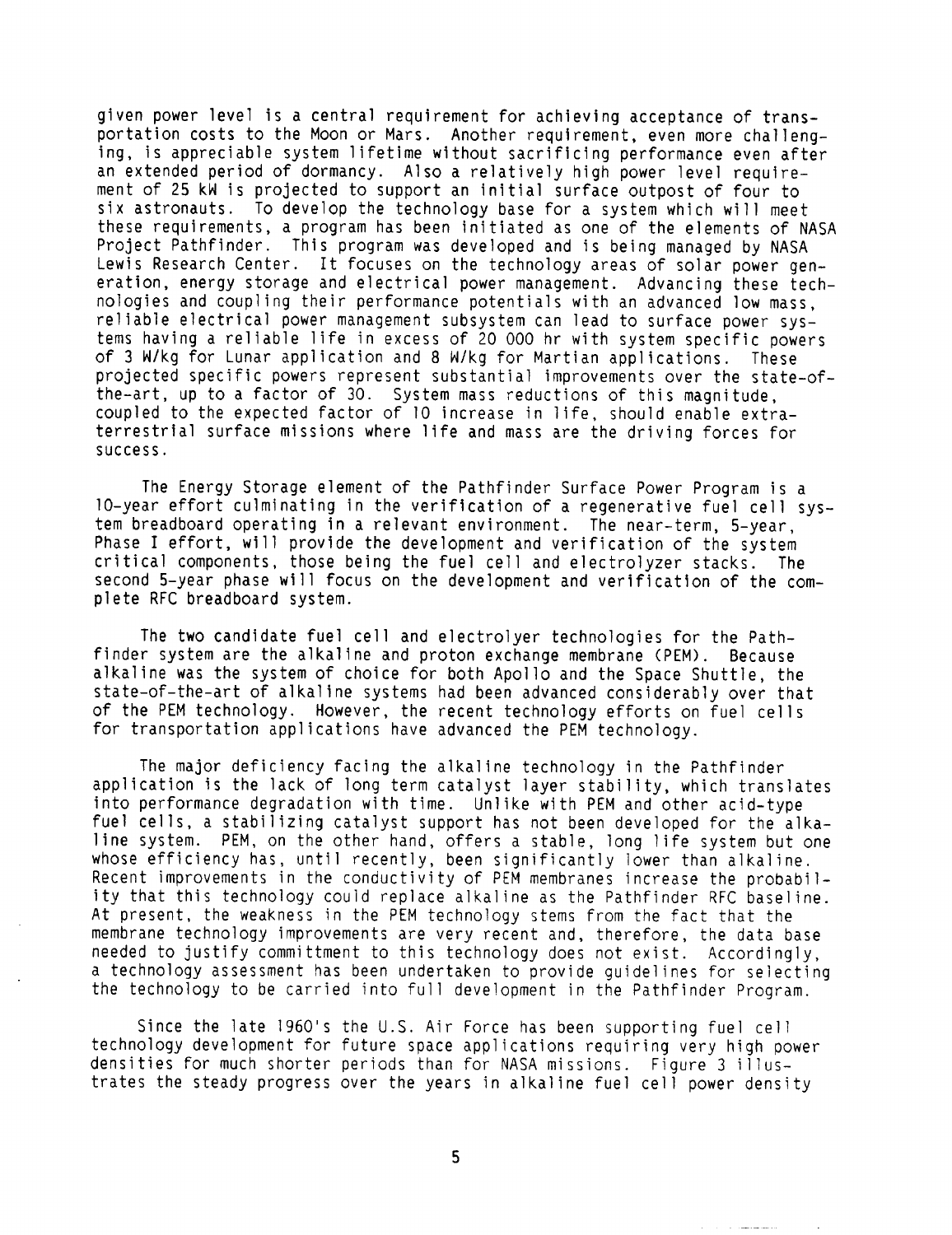performance improvement. The work was carried out by UTC (this part of UTC Is now called the Internatlonal Fuel Ceils Corp., IFC).

The Solid Oxide Fuel Cell (SOFC) in its monollth configuration has the potential for even higher power density performance than does the alkallne fuel cell system. However, the high power density alkallne fuel cell system is much further along in its development than is the SOFC for the Air Force Space applications. The government funding for the SOFC monolith concept has been directed at the NASP (National Aerospace Plane) application. Finally, the alkallne fuel cell system holds particular promise for the proposed National Space Transportation System (NSTS), sometimes referred to as the all-electric shuttle. Here the fuel cell is to supply both on-board power and high power density, short burst power for electrical control system accuators.

The European space program also plans to use fuel cell systems to satisfy spacecraft power requirements. Hermes, the European manned reusable space plane will requlre 3 to 4 kW for low earth orbit missions. Its electrical system will utilize fuel cells as the primary power source and lithium primary batteries as a back-up/peak power supply (peak of 15 kW). For future European spacecraft hlgh power requirements, European organizations have been studying RFC systems.

#### CONCLUDING REMARKS

Figure 4 is a graphic depiction of the progress in space fuel cell power, as well as the hope for the future in particular applications. (However, this figure does not depict the progress leading to the important future NASA space fuel cell application discussed In this paper, namely the RFC for Lunar and Mars surface power energy storage.) In terms of specific weight it illustrates the steady improvement from the past to the present, from the close to 200 Ib/kN of the Apollo 1.5 kW powerplant to the 20 Ib/kW of the Orbiter 12 kN fuel cell powerplant of today. Based on technology development both underway and planned, it forecasts meeting the goals of (1) about 1.5 Ib/kW, in about 1993, for the 300 KW NSTS fuel cell powerplant, and (2) about 0.5 lb/kW for the very high power density, short duration applications at the beginning of the 21st century.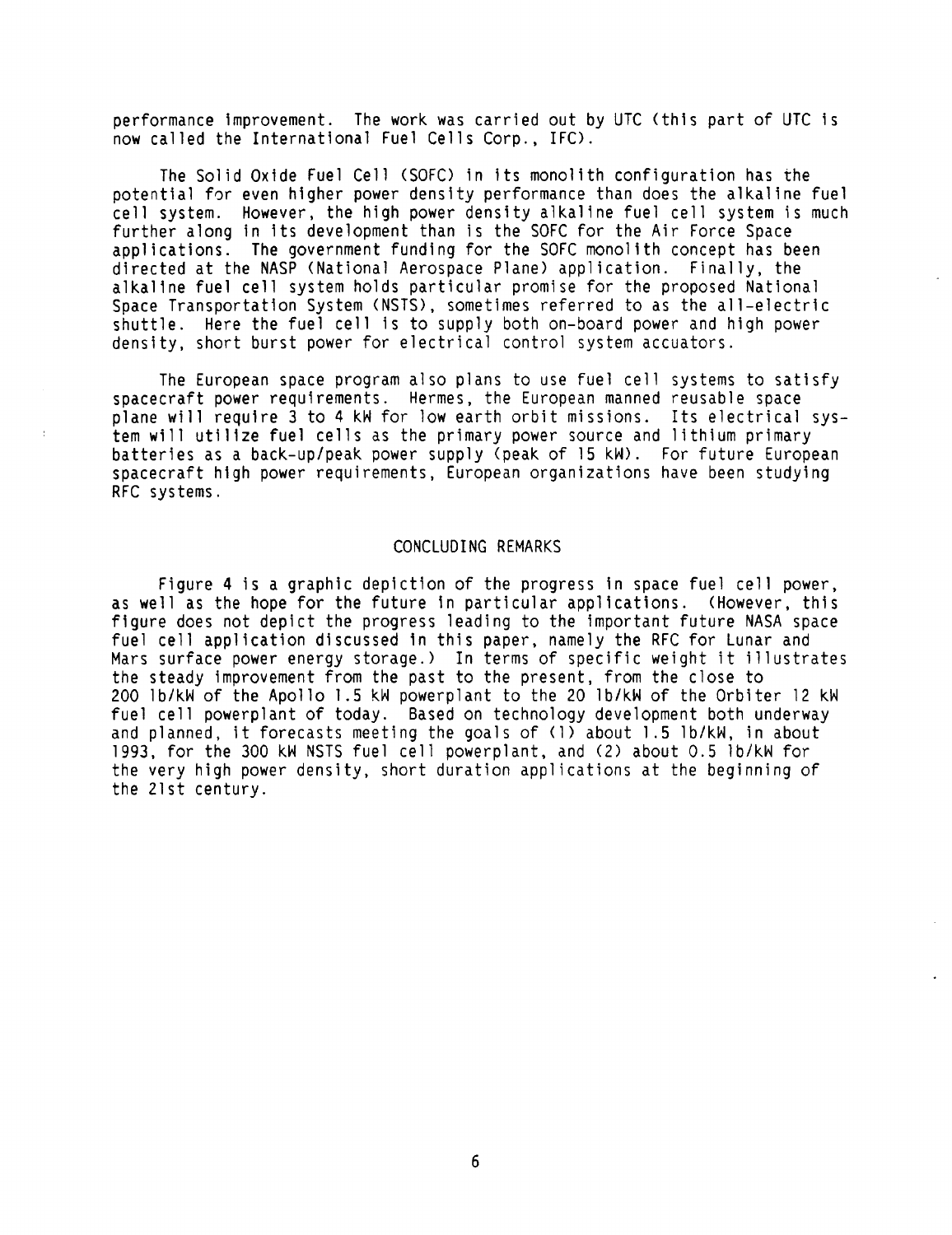

FIGURE 1: REGENERATIVE FUEL CELL SYSTEM SCHEMATIC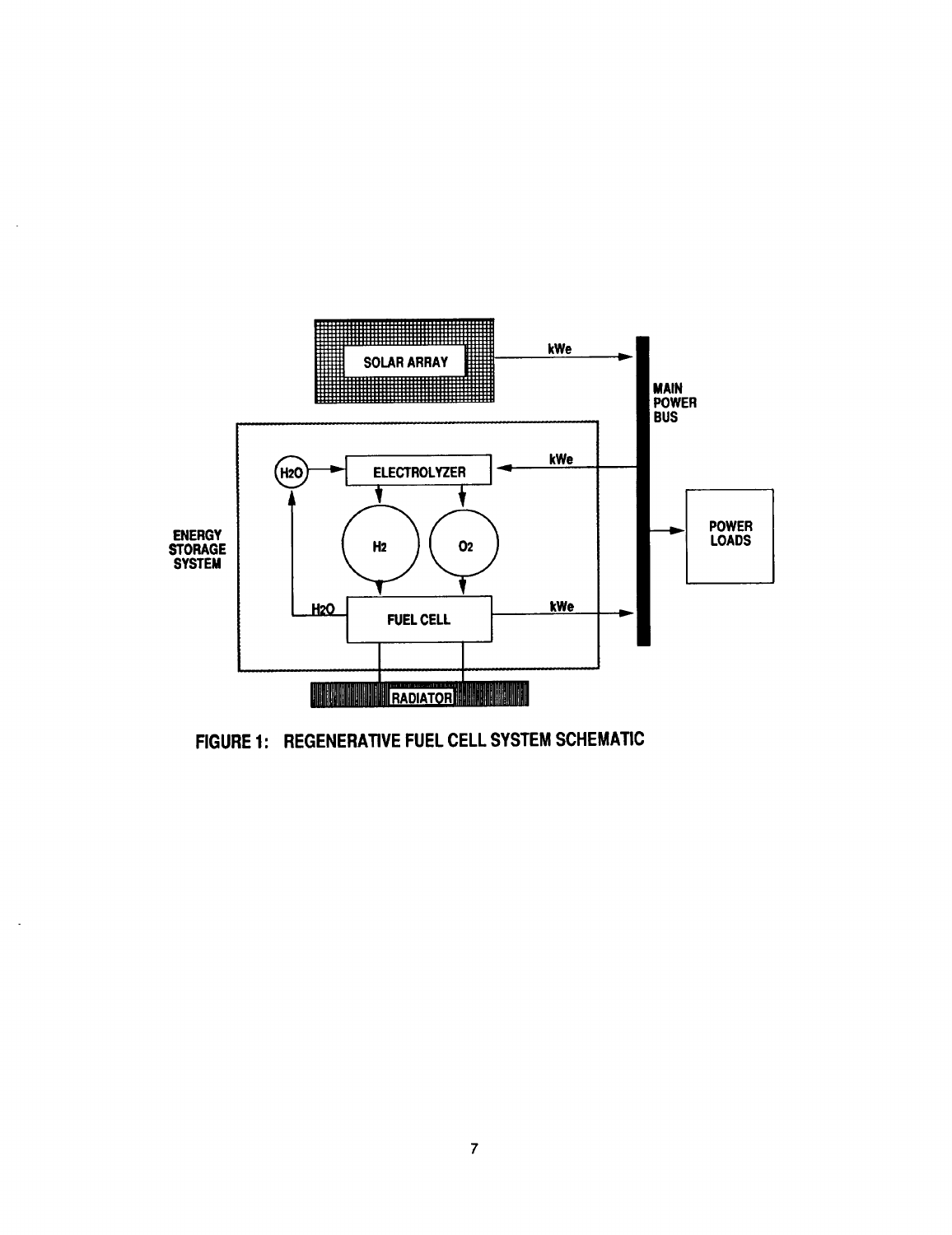

# SPECIFIC ENERGY OF 25 kWe ENERGY STORAGE SYSTEM

ADVANTAGES OF REGENERATIVE FUEL CELL **FIGURE 2: ENERGY STORAGE VERSUS BATTERY SYSTEMS** FOR LONG DISCHARGE APPLICATIONS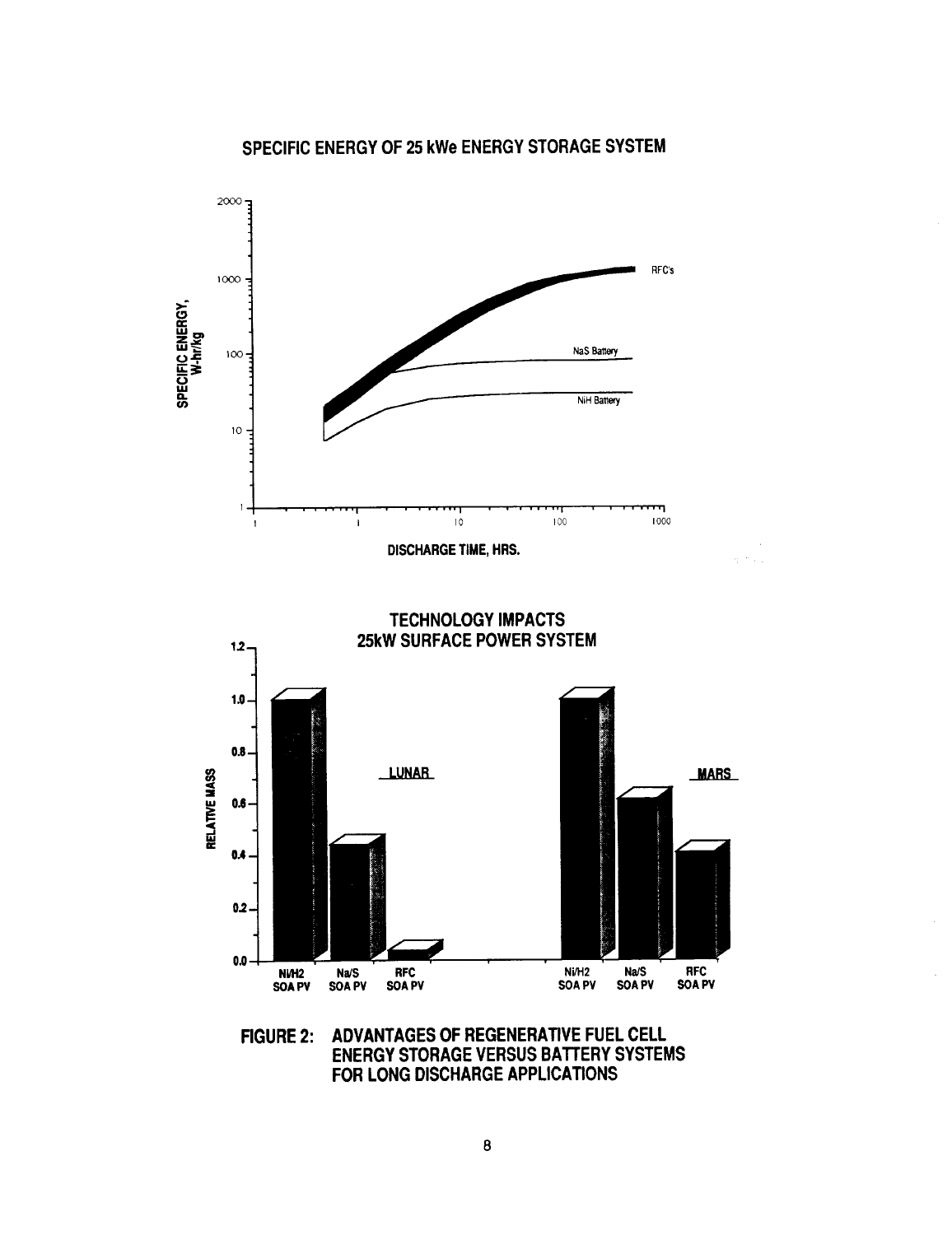

**FIGURE 4: PROGRESS IN FUEL CELL SPACE POWER**